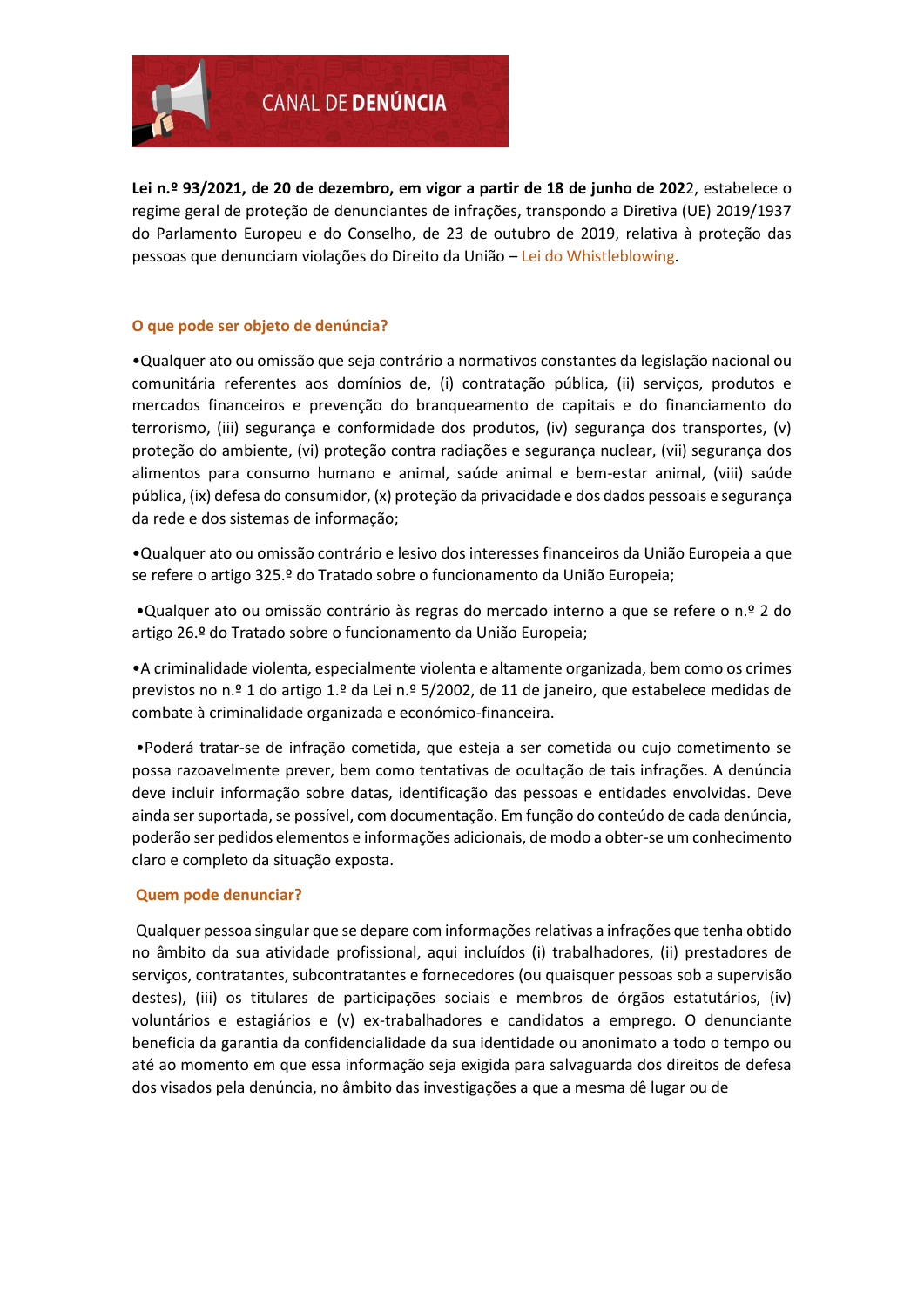

processos judiciais subsequentes. Também é possível requerer aconselhamento confidencial para ponderar a apresentação da denúncia. Todas as denúncias devem ser efetuadas de boa-fé e com motivos razoáveis. É proibido praticar atos de retaliação contra o denunciante.

#### **Como apresentar uma denúncia?**

Para apresentar denúncia ou requerer aconselhamento confidencial para ponderar a apresentação de denúncia, deve enviar a sua comunicação para o endereço de correio eletrónico *denuncia@Urvinapor.pt* ou comunicação via postal para Urvinapor- artigos de higiene e segurança Lda – **Canal de Denúncia** – Estrada da Sesmaria Limpa , n.º 16, 2135-169 Samora Correia.

### **Que prazos devem ser considerados?**

No prazo de 7 dias receberá notificação da receção da denúncia;

No prazo máximo de 3 meses – comunicação ao denunciante das medidas previstas ou adotadas para dar seguimento à denúncia e a respetiva fundamentação, a contar da data da receção da denúncia; No prazo de 15 dias após a respetiva conclusão – no caso de o denunciante ter requerido (o que pode fazer a qualquer momento), a comunicação do resultado da análise efetuada. O registo das denúncias recebidas será conservado, pelo menos, durante o período de 5 anos e, independentemente disso, durante a pendência de processos judiciais.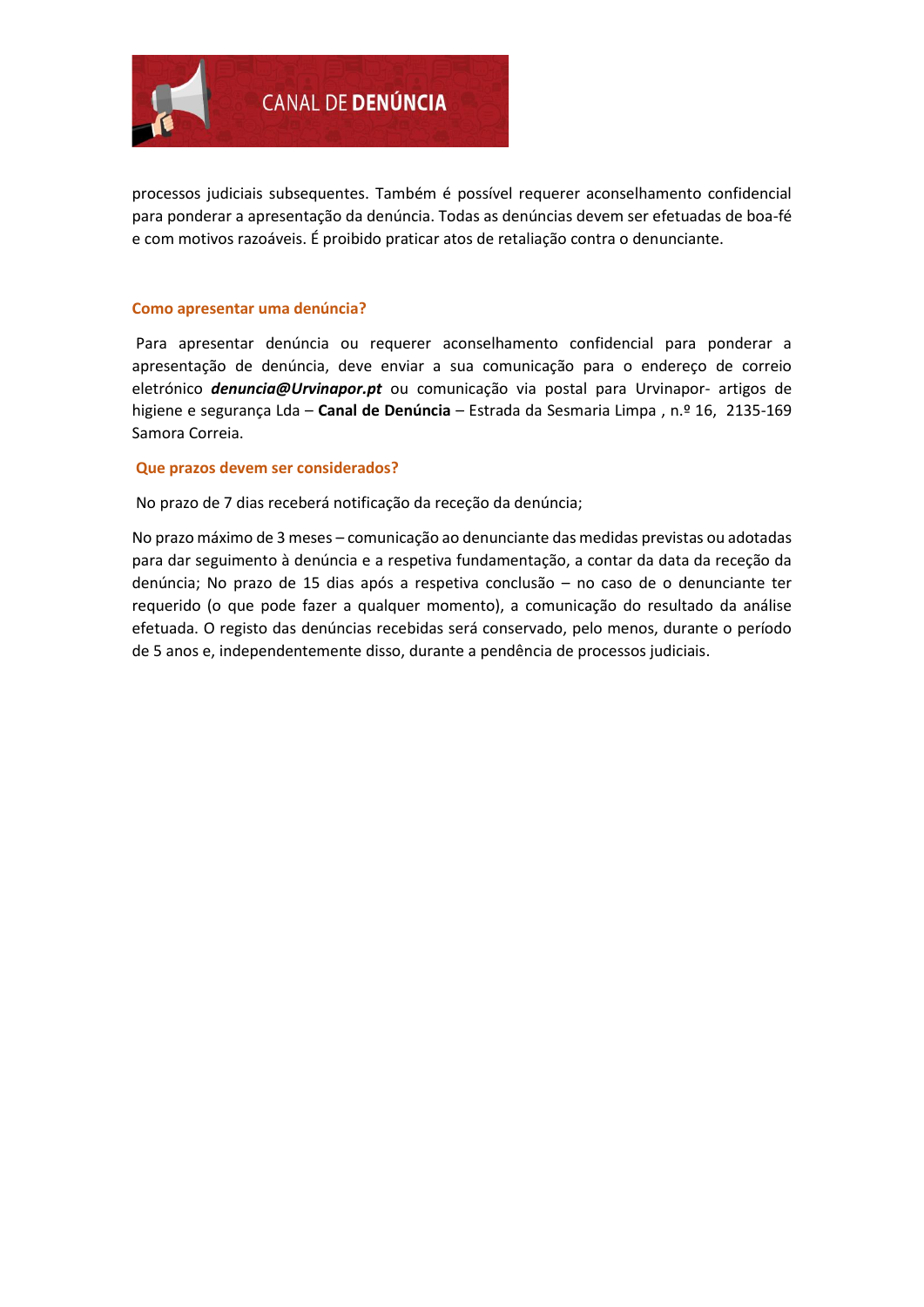

**Law n.º 93/2021, of December 20th, coming into effect June 18th 2022,** establishes the general protection regime of whistleblowers and infractions, transposing the Directive (EU) 2019/1937 of the European Parliament and County, from October 23th of 2019, relative to the people´s protection that denounce violations of the Right of Union – Whistleblowing Law.

# **What can be a denunciation object?**

•Any act of omission that´s the opposite to the regulations contained in national legislation or community in the fields of, (i) public hiring, (ii) services, products, financial markets and Money laundering prevention and the financing of terrorism, (iii) security and conformity of the products, (iv) transport security, (v) environment protection, (vi) Protections against radiations and nuclear safety, (vii) food security to human and animal consume, animal health and animal well-being, (viii) public health, (ix) consumers defence, (x) privacy and protection of personal data and network´s and information systems security;

•Any act or omission harmful or contrary to the financial interests of the European Union that refers to the article 325.º of the agreement about the European Union operation;

•Any act or omission contrary to the rules of the internal market that is refereed in the n.º 2 of the article 26.º of the agreement about the European Union operation;

•The violent criminality, especially violent and highly organized, as well as the foreseen crimes in the n.º 1 article 1.º of the Law n.º 5/2002, of January 11th, that establishes measures of fighting organized criminality and financial-economics.

•Could be about a committed infraction, which is being committed or whose commitment may be reasonably predicted, as well as the cloaking attempts of such infractions. The denounce must include data information, people and involved identities identification. Must still be supported, if possible, with documentation. In function of the content of every denounce, might be requested additional elements and information, in order to obtain a clear and complete knowledge of the exposed situation.

## Who might denounce**?**

Any singular person that comes across with information relative to infractions that had obtained within the scope of his professional activity, here included (i) workers, (ii) service providers, contractors, subcontractors and suppliers (or any people under their supervision), (iii) the social participation holders and statutory bodies members, (iv) interns and volunteers and (v) exworkers and job candidates. The whistleblower benefits of the confidentiality always guarantee of his anonymity identity or even to the moment that the information is demanded to safeguard the rights of defence of the targeted by the denounce, within the scope of investigations to which it gives a spot of